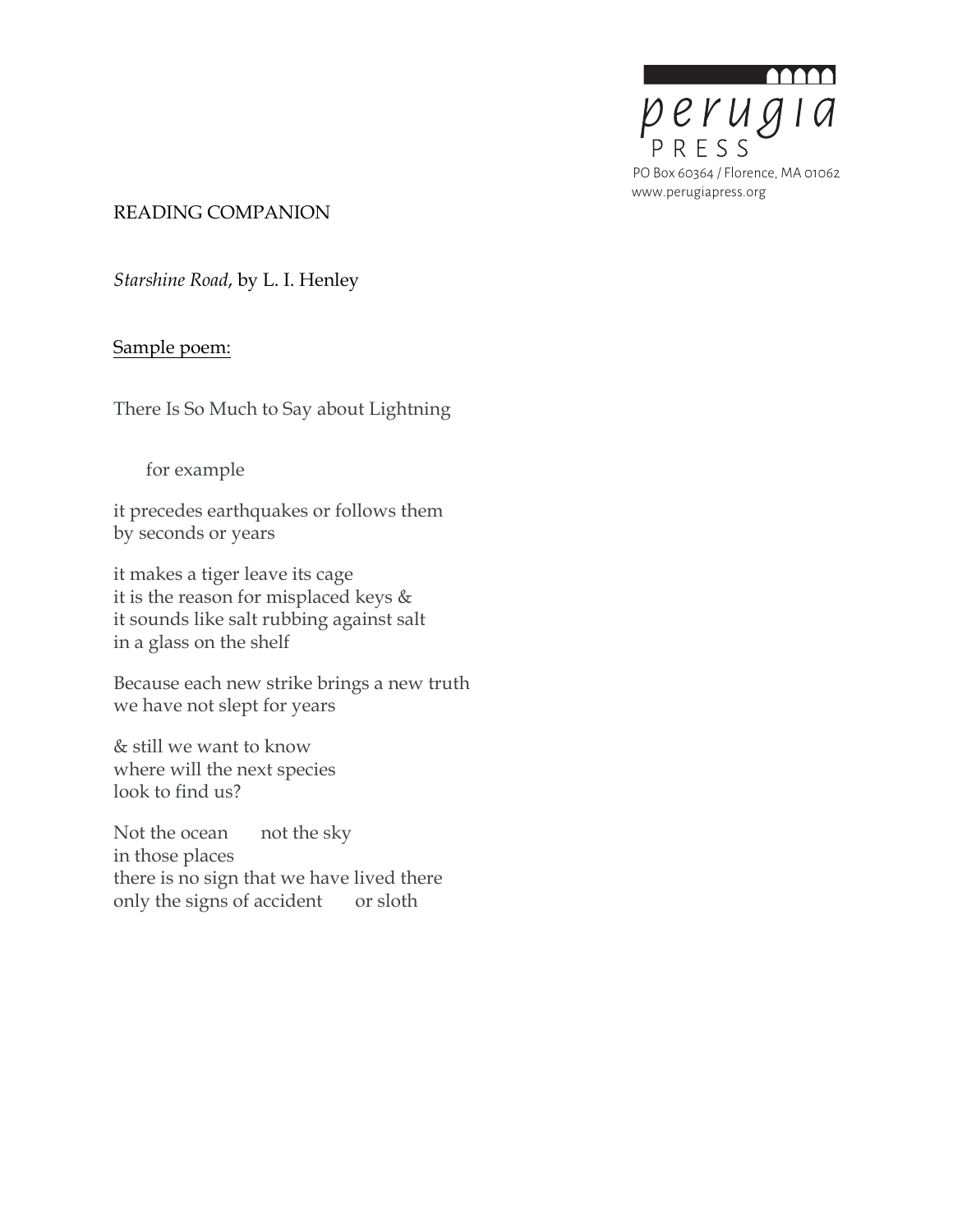# Questions to consider:

- 1. Throughout the collection, Henley makes use of evocative titles (see pp. 2, 8, 39, 41, 57, and 71). Select one of these poems and explore how the title helps to create meaning in the poem. How does the title influence what you understand about the poem?
- 2. Henley often formats poems in interesting ways, utilizing space, italics, and symbols such as the ampersand and asterisk (see pp. 2, 8, 10, 35, 36, 48 and elsewhere). Select a poem with interesting formatting, and describe how the formatting affects your reading of the poem.
- 3. Read "Buying Food" (7) and notice the colors used. Consider how they help to develop the poem's imagery. What happens if the colors are removed from the poem?
- 4. Who is the speaker of "Dog & His Man" (10)? How does the language and syntax of the poem reveal the speaker? What effect does this speaker have on the reader?
- 5. After reading "Shoe Tree (A Poem in Twelve Parts)" research the shoe tree phenomenon. Why do you think Henley has used this image? Trace the image as it appears in each of the poem's parts. What do you notice?
- 6. This collection has a strong sense of place. Select three-five poems that are evocative of place and describe how they work together within the whole collection. In what ways does Henley create the sense of place? Why?
- 7. There are three Junk Pile poems (pp. 8, 41, and 66). Read them and describe their roles in the collection, in relationship to each other, and in relationship to the poems located before and after them.
- 8. What themes do you notice in *Starshine Road*? Where do you notice them occurring?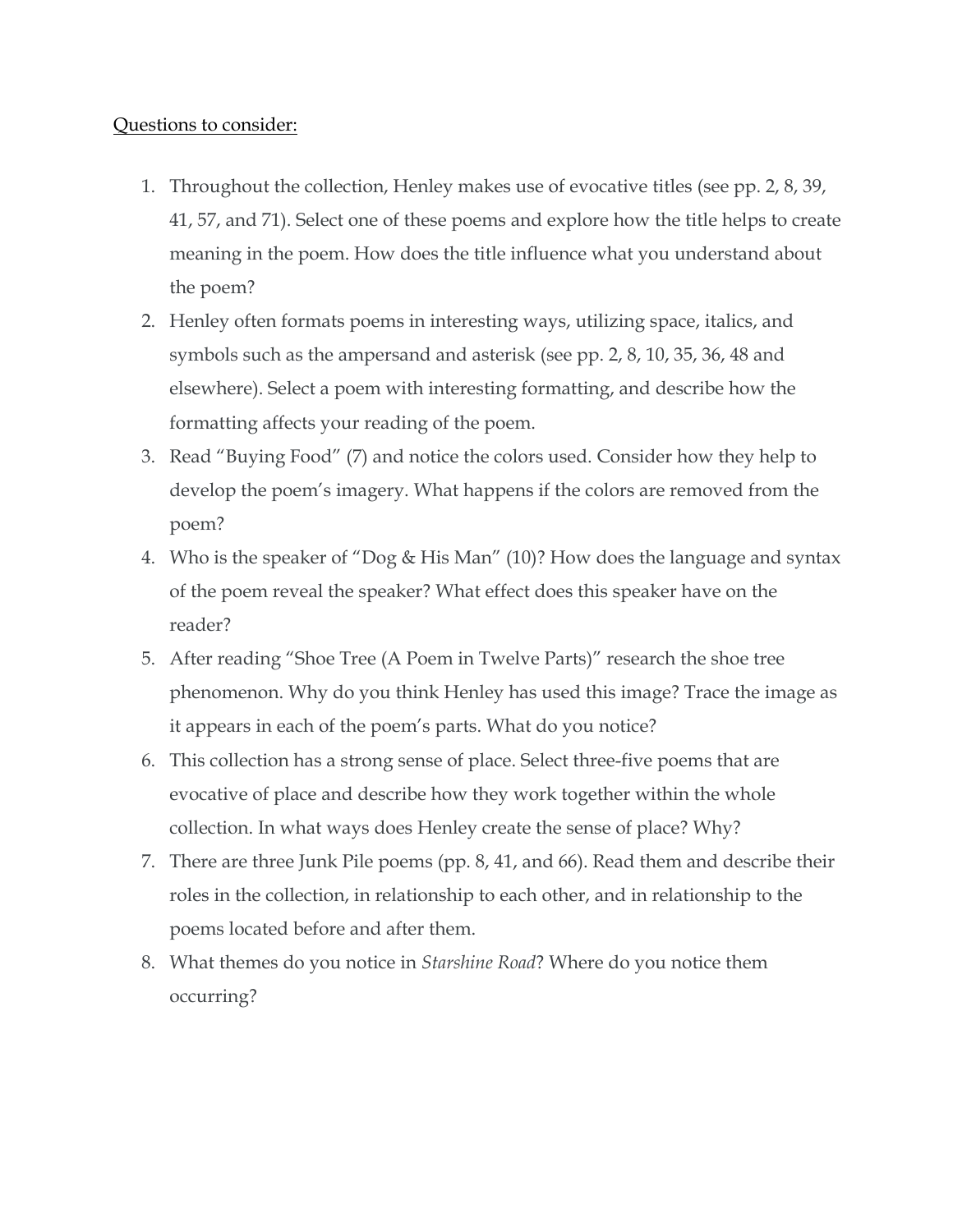# Writing prompts:

- 1. Title a poem "There is so much to say about \_\_\_\_\_\_\_\_\_\_" and imitate Henley's "There Is So Much to Say about Lightning"(50) by beginning with "for example". Consider imitating Henley's line lengths and structure.
- 2. Write a poem using an unusual speaker--a pet, or an inanimate object, for example (see p. 10).
- 3. Do you or someone in your family have a junk pile? Write a poem from "inside" the junk pile (see p. 41).
- 4. Consider places that are important to you. Write a poem using unusual spacing in which you create a strong sense of place. Avoid writing a literal description of the place. Instead, focus on the way the place makes you feel and on surprising imagery.

# Other Perugia books that could pair with this collection:

*Guide to the Exhibit,* Lisa Allen Ortiz *Girldom,* Megan Peak *Through a Red Place,* Rebecca Pelky *Sweet Husk,* Corrie Williamson

Areas of study in which to teach this title:

American Studies Creative Writing/Poetry Women's Studies